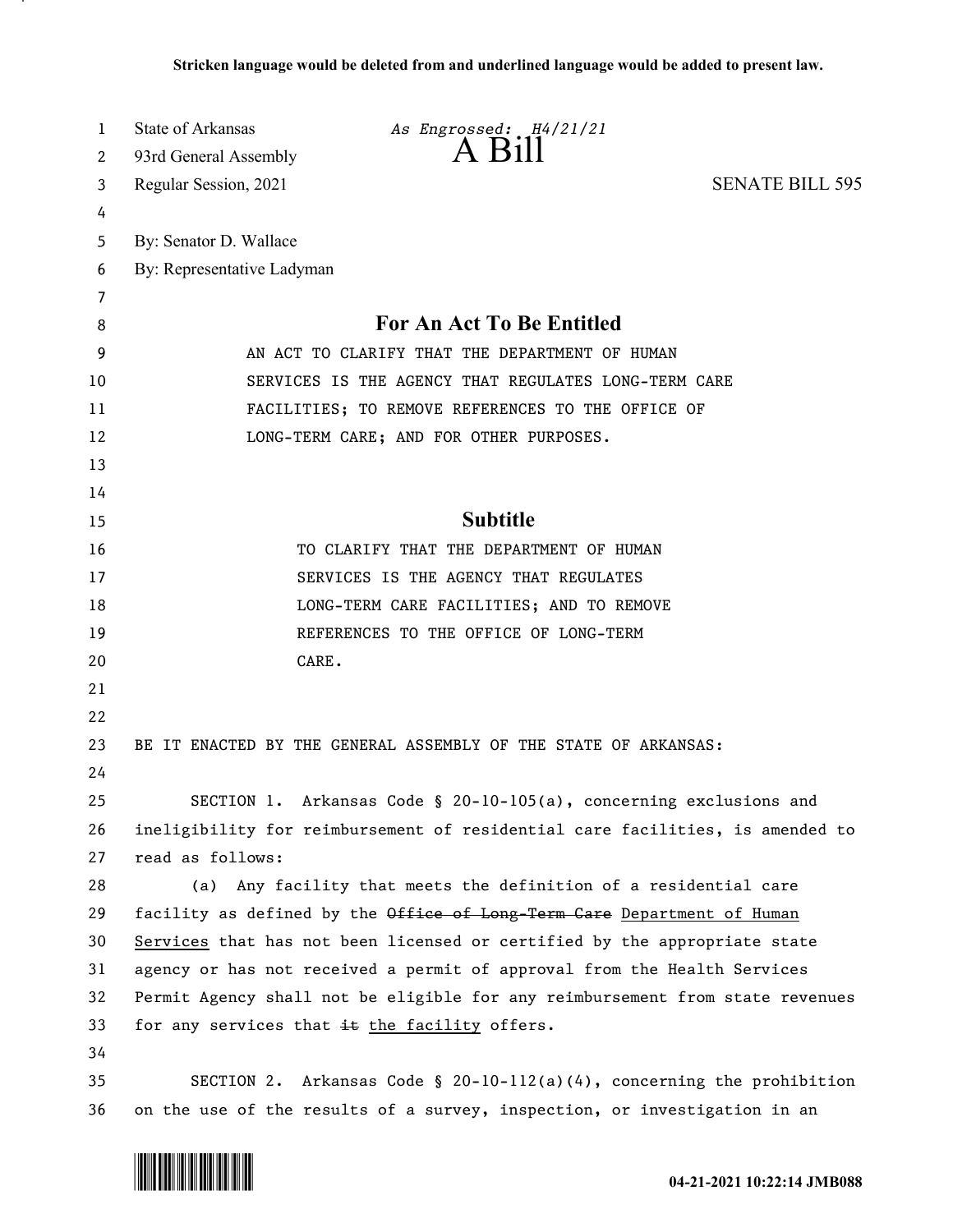```
As Engrossed: H4/21/21 SB595
```
 advertisement, is amended to read as follows: (4) A statement that the advertisement is not authorized or 3 endorsed by the Office of Long-Term Care of the Department of Human Services or any other government agency. SECTION 3. Arkansas Code § 20-10-407(a), concerning denial, revocation, or suspension of the license of a long-term care facility administrator, is amended to read as follows: 9 (a) The Office of Long-Term Care Department of Human Services may refuse to issue or renew a long-term care facility administrator's license or may revoke or suspend the license of a long-term care facility administrator 12 if the office department finds that the applicant or licensee does not qualify for licensure or has violated § 20-10-101(1)-(6), § 20-10-203(b), § 20-10-212, §§ 20-10-301 — 20-10-303 [repealed], § 20-10-402, § 20-10-403, § 15 20-10-405(b), § 20-10-406, and this section or rules of the  $\theta$ fie department relating to the proper administration and management of a long-term care facility. SECTION 4. Arkansas Code § 20-10-704 is amended to read as follows: 20-10-704. Training program. 21 The Office of Long-Term Care Department of Human Services shall establish a training program to be completed by all aides in long-term care facilities who provide personal care to residents. SECTION 5. Arkansas Code § 20-10-705(a), concerning rules under the Long-Term Care Aide Training Act, is amended to read as follows: 27 (a) The Office of Long-Term Care Department of Human Services shall promulgate rules necessary to implement an aide training program for all long-term care facilities in this state, to prescribe in-service training programs, and to enforce compliance with those programs. SECTION 6. Arkansas Code § 20-10-1003(b) and (c), concerning residents' rights under the Omnibus Long-Term Care Reform Act of 1988, are amended to read as follows: 35 (b) The Office of Long-Term Care Department of Human Services shall promulgate through rules a residents' bill of rights, which shall include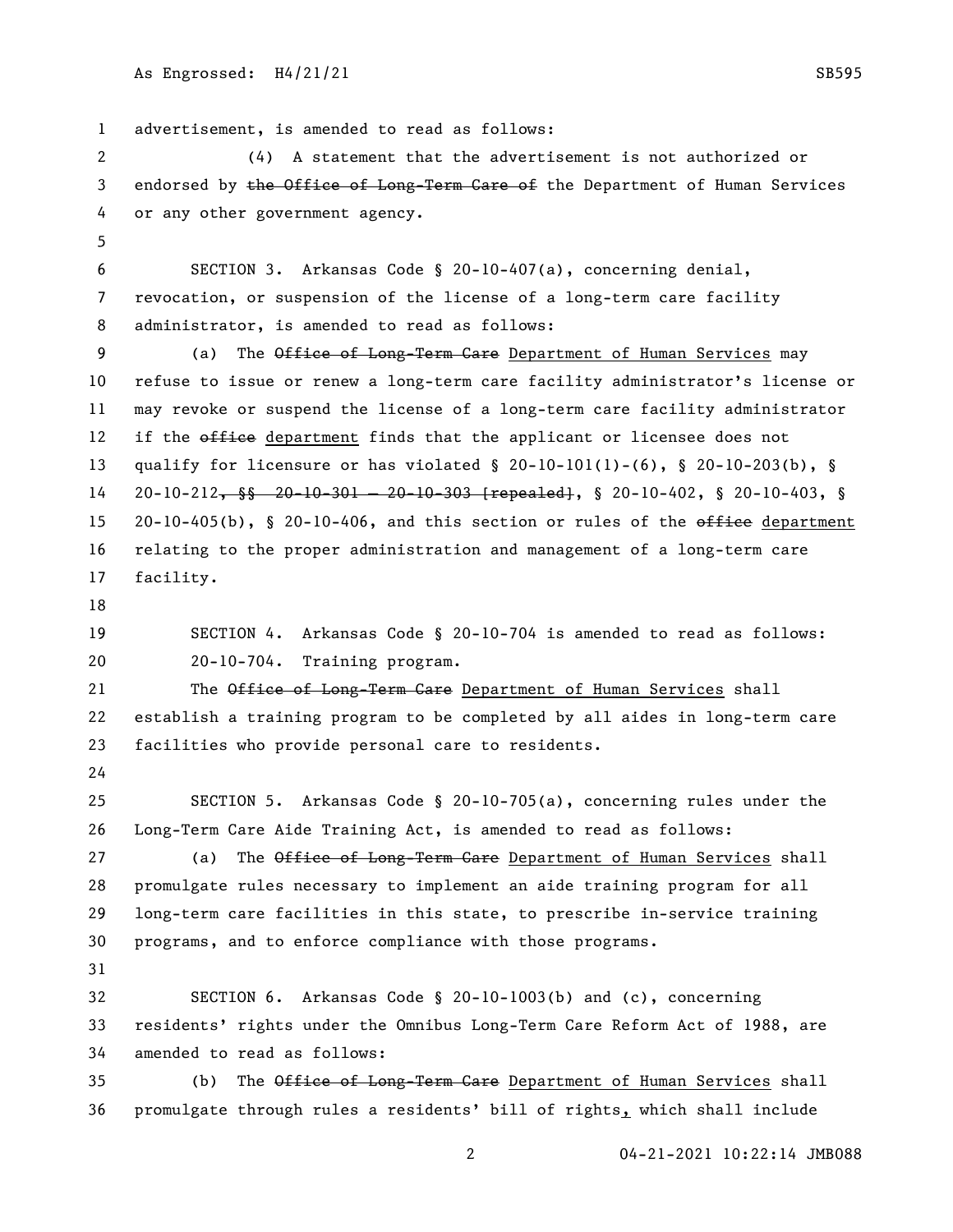As Engrossed: H4/21/21 SB595

 provisions addressing each of the following as a minimum statement of 2 residents' rights. The office department may place restrictions or 3 limitations on any right listed in this subsection when that the restriction or limitation is necessary to protect the health, welfare, or safety of the resident or other residents: (1) The right to exercise all constitutional and legal rights; (2) The right to a safe and clean environment; 8 (3) The right to dignity and respect; (4) The right to nursing and medical care; (5) The right to personal cleanliness; 11 (6) The right to choose at their the resident's own expense a personal physician and pharmacist; (7) The right to have knowledge of and input into medical treatment, records, and plan of care; (8) The right to refuse experimental treatment; (9) The right to confidentiality of medical records; (10)(A) The right to be free from physical or mental abuse, corporal punishment, involuntary seclusion, and any physical or chemical restraints imposed for purposes of discipline or convenience and not required to treat the resident's medical symptoms. (B) Restraints may be imposed only to ensure the physical safety of the resident or of other residents and only upon the written order of a physician that specifies the duration for which and circumstances under which the restraints are to be used, except for emergency conditions until such an order could reasonably be obtained; (11) The right to exercise civil liberties, including the right to vote; (12) The right to the free exercise of religion, including the right to rely on spiritual means for treatment; (13) The right to privacy, including the right to refuse being photographed by persons other than those licensed under the Arkansas Medical Practices Act, § 17-95-201 et seq., § 17-95-301 et seq., and § 17-95-401 et seq.; (14) The right to personal clothing and belongings; (15) The right to personal financial information; and (16) The right to direct whether to receive nutrition or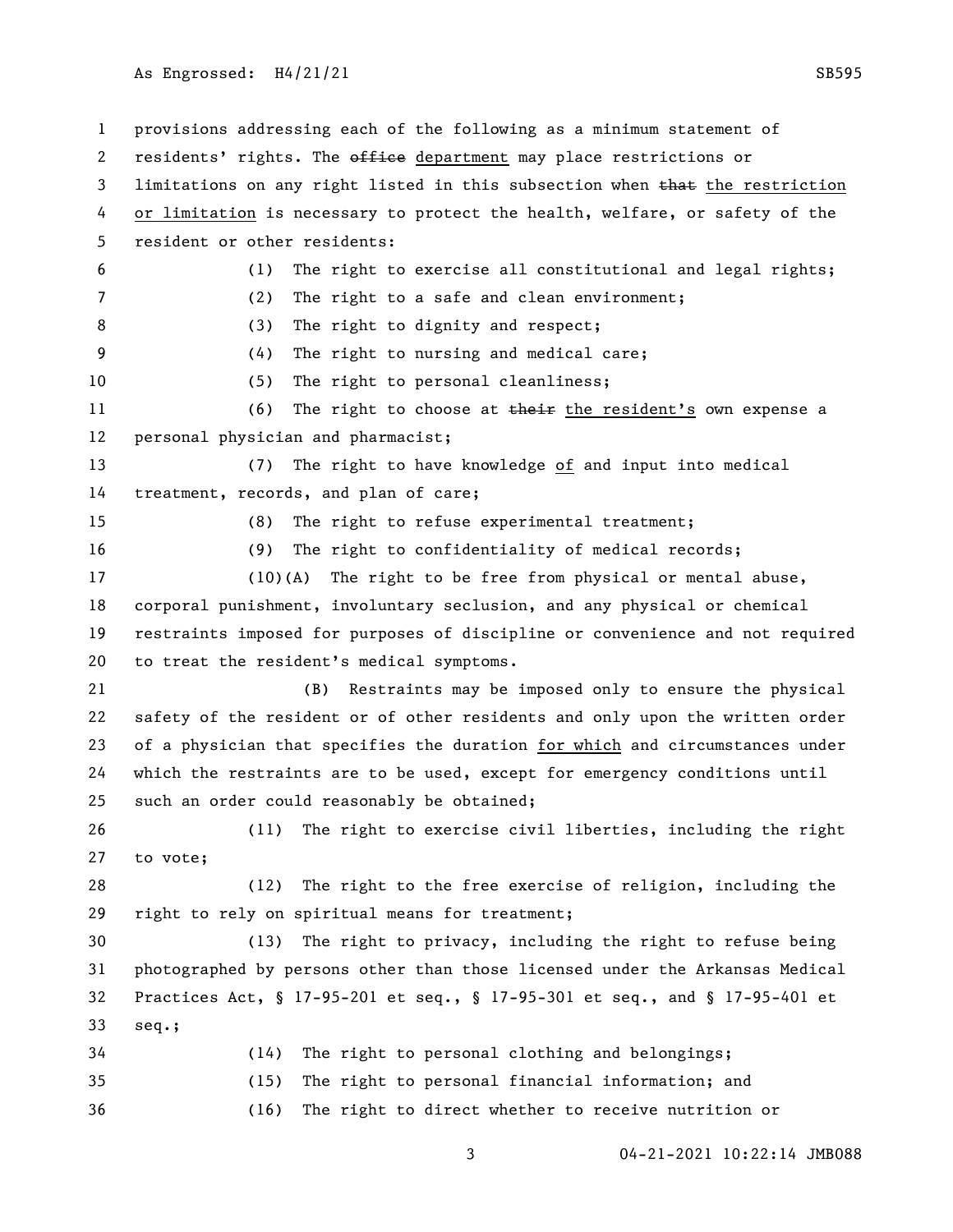hydration. 2 (c) The office department shall prescribe a procedure to be followed by all long-term care facilities for prompt reporting of violations of residents' rights and resolution of grievances. SECTION 7. Arkansas Code § 20-10-1003(g), concerning residents' rights under the Omnibus Long-Term Care Reform Act of 1988, is amended to read as follows: 9 (g) The  $\theta$  and  $\theta$  are department shall prescribe through rules a synopsis of the residents' bill of rights which shall be posted at all times in a conspicuous location accessible to residents and the public in the facility. SECTION 8. Arkansas Code § 20-10-1004(a) and (b), concerning prohibiting new admissions under the Omnibus Long-Term Care Reform Act of 1988, are amended to read as follows: 16 (a) The <del>Director of the Office of Long-Term Care</del> Department of Human Services may prohibit new admissions to a long-term care facility not in 18 compliance due to a Class A violation until the Office of Long-Term Care department determines the facility is in substantial compliance. 20 (b) If the director department determines to prohibit admissions to a 21 facility, he or she the department shall notify the administrator of the 22 facility in writing, by certified mail or other means which that gives actual notice, that the facility is prohibited from admitting any new residents due to a Class A violation and that the prohibition shall continue until the  $\theta$  office the department makes a determination that the facility has corrected the deficiency and is in substantial compliance. SECTION 9. Arkansas Code § 20-10-1005(a), concerning the procedure for transfer or discharge of residents under the Omnibus Long-Term Care Reform Act of 1988, is amended to read as follows: 31 (a) The Office of Long-Term Care Department of Human Services shall prescribe through rule the procedure for transfer or discharge of residents to be followed by long-term care facilities. The procedure shall include: (1) Provisions for a written notice to be furnished to the resident, sponsor, and other appropriate parties thirty (30) days before any involuntary transfer or discharge and for rules setting forth the following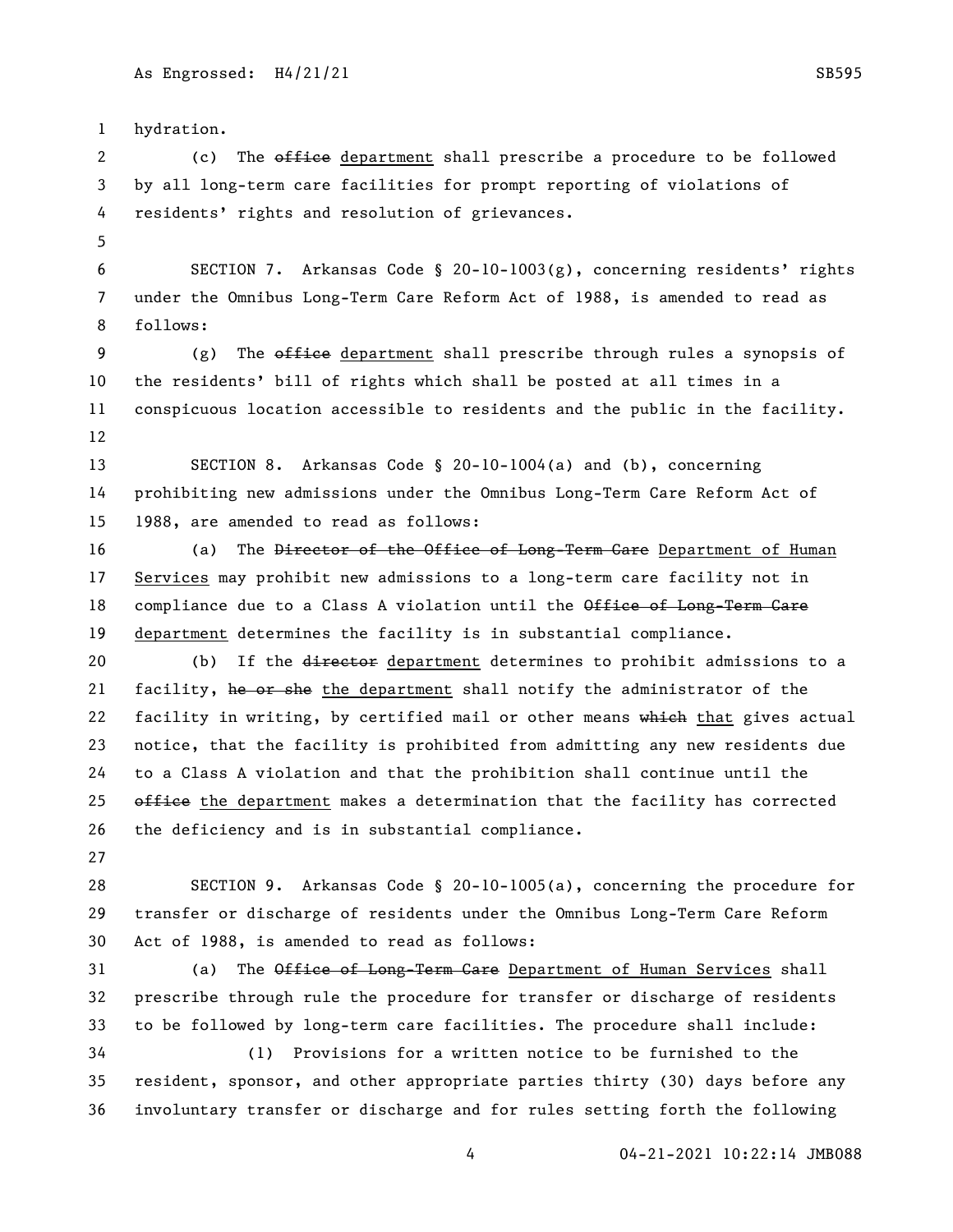circumstances for which the written notice need not be furnished: (A) The transfer or discharge is necessary to meet the resident's welfare, and the resident's welfare cannot be met in the facility; (B) The transfer or discharge is appropriate because the resident's health has improved sufficiently so that the resident no longer needs the services provided by the facility; (C) The safety of individuals in the facility is endangered; (D) The health of individuals in the facility would otherwise be endangered; (E) The resident has failed, after reasonable and appropriate notice, to pay or to have paid under state-administered programs on the resident's behalf an allowable charge imposed by the facility for an item or service requested by the resident and for which a charge may be imposed consistent with federal and state laws, rules, and regulations; or (F) The facility ceases to operate; (2)(A) An appeals process for residents objecting to an 18 involuntary transfer or discharge which that places the burden of proof for justification of the transfer or discharge on the facility. (B) The appeals process for objections to transfer or discharge shall include provisions for the resident or sponsor, within seven (7) days upon receipt of the written notice of transfer or discharge, to file a written objection to the transfer. (C) Unless otherwise agreed to by the parties: (i) A hearing shall be scheduled within fourteen (14) days following the filing of the objection; and (ii) A final determination shall be rendered within seven (7) days following the hearing; and (3) The contents of the written notice, including a statement in 30 clear and concise language of the appeal appeals process to be followed by the resident and the time periods in which: (A) The resident must request an appeal; (B) The appeal must be heard; and (C) The earliest date a transfer would be allowed if the decision is against the resident.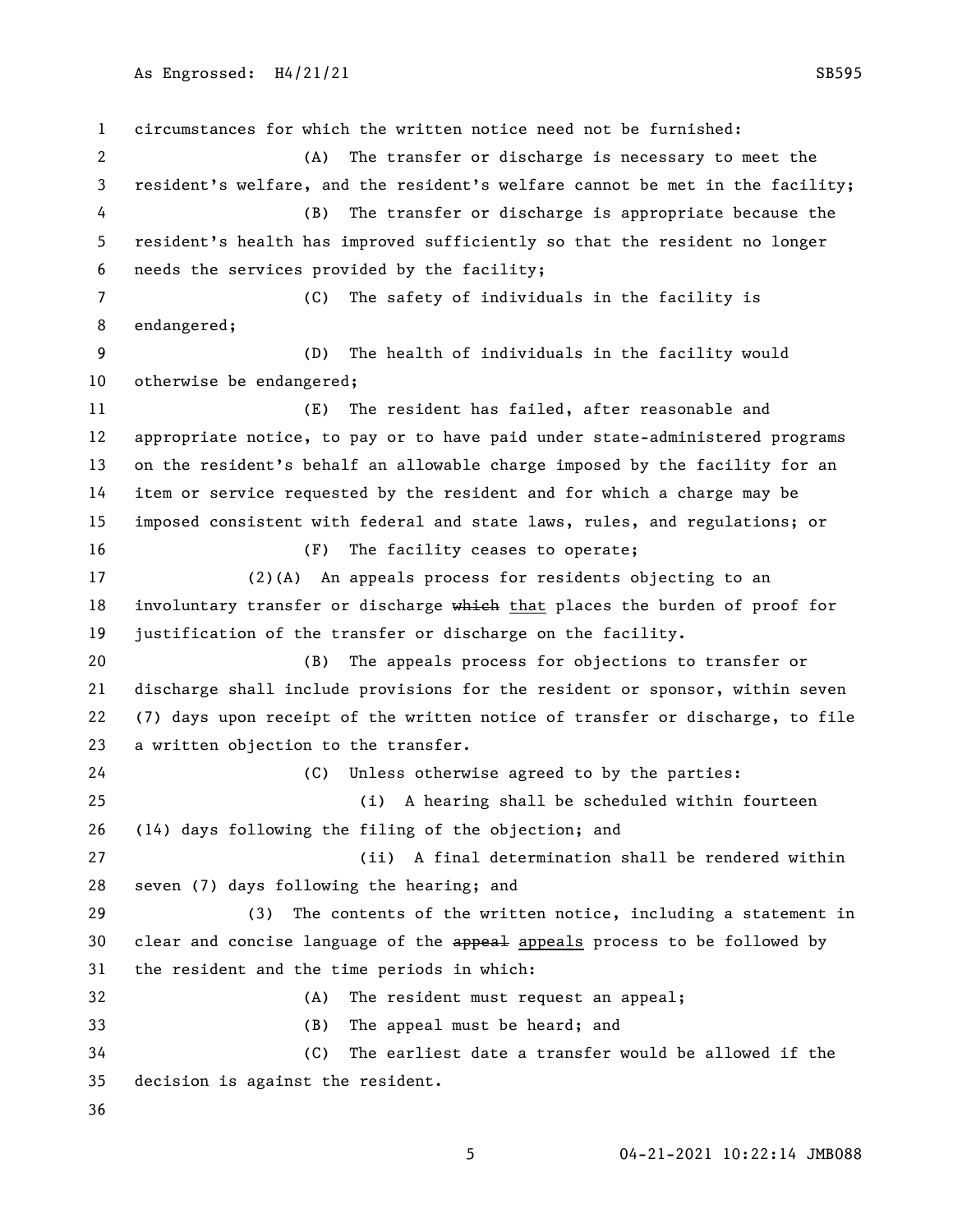SECTION 10. Arkansas Code § 20-10-1005(e), concerning the procedure

 for transfer or discharge of residents under the Omnibus Long-Term Care Reform Act of 1988, is amended to read as follows:

 (e) Failure to comply with the transfer or discharge procedures as 5 prescribed by the office department shall be considered a Class B violation under § 20-10-205 for which civil penalties set forth in § 20-10-206 may be imposed.

 SECTION 11. Arkansas Code § 20-10-1006(a), concerning residents' councils, staff coordinators, and family councils under the Omnibus Long-Term Care Reform Act of 1988, is amended to read as follows:

12 (a) The Office of Long-Term Care Department of Human Services shall prescribe through rule the establishment of a residents' council within each 14 long-term care facility. The residents' council's duties shall include, but need not be limited to without limitation:

 (1) Review of procedures of the facility for implementation of residents' rights;

18 (2) Making recommendations for changes or additions in to the facility's policies and procedures, including programming;

20 (3) Representing residents in their complaints to the office department or any other person or agency; and

 (4) Assisting in early identification of problems and orderly resolution of problems.

 SECTION 12. Arkansas Code § 20-10-1006(c), concerning residents' councils, staff coordinators, and family councils under the Omnibus Long-Term Care Reform Act of 1988, is amended to read as follows:

28 (c)(1) The  $\theta$  of field department shall prescribe rules which that encourage the establishment of family councils for residents' families to meet in the facility with the families of other residents.

31 (2) The office department shall require each facility to inform residents' families of their right to establish a family council within the facility.

 SECTION 13. Arkansas Code § 20-10-1006(d)(1), concerning residents' councils, staff coordinators, and family councils under the Omnibus Long-Term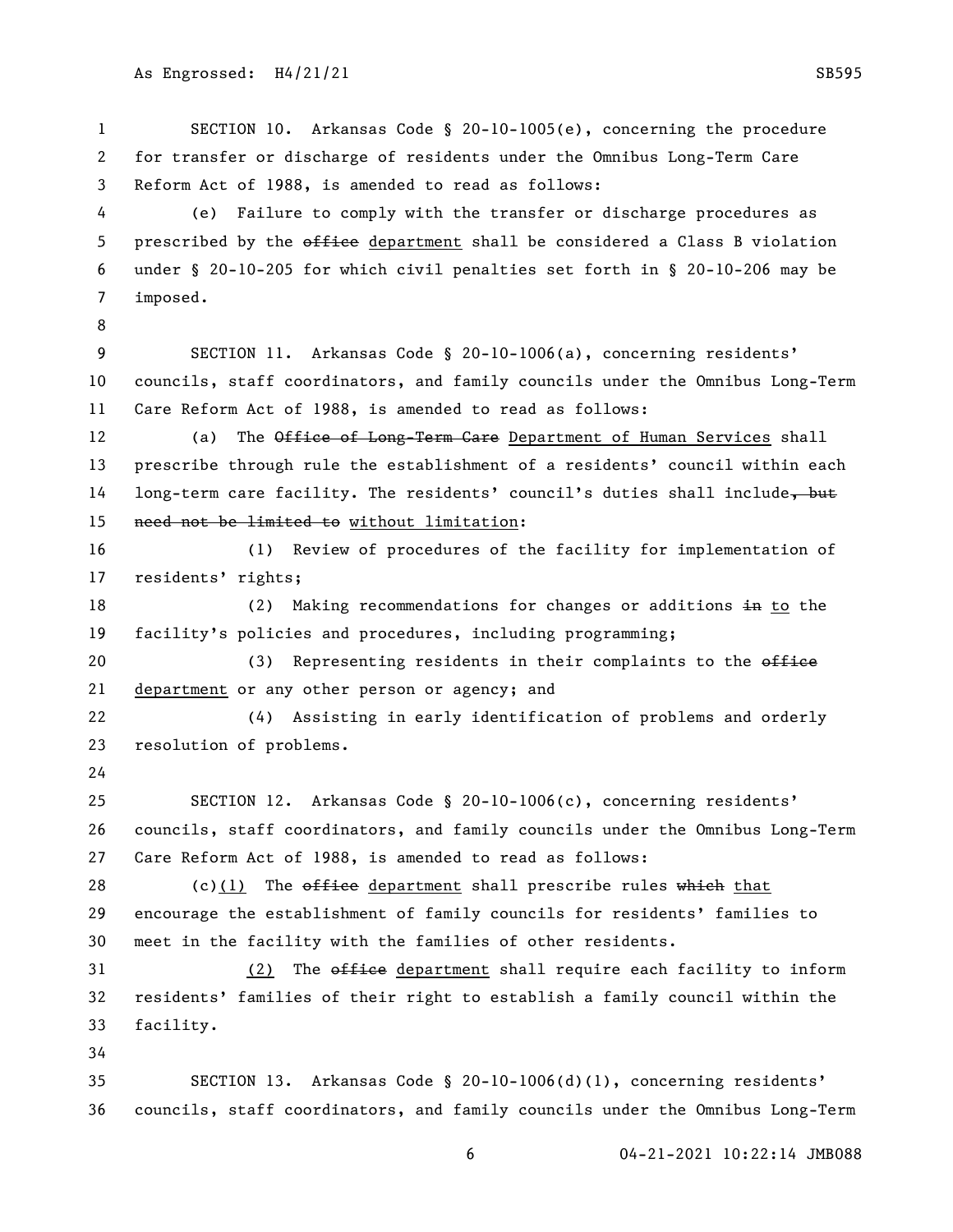```
As Engrossed: H4/21/21 SB595
```
 Care Reform Act of 1988, is amended to read as follows: (d)(1) Failure to comply with the requirement of establishment and 3 operation of a residents' council as prescribed by the office department shall be considered a Class C violation under § 20-10-205 for which civil penalties set forth in § 20-10-206 may be imposed. SECTION 14. Arkansas Code § 20-10-1304(a)(1)(B), concerning implementation of the Nursing Home Resident and Employee Immunization Act of 1999, is amended to read as follows: 10 (B) The Office of Long-Term Care Department of Human Services shall be granted authority to enforce the rules. SECTION *15*. Arkansas Code § 20-10-1505 is amended to read as follows: 20-10-1505. Standards of care. 15 The Office of Long-Term Care Department of Human Services shall establish and promulgate minimum standards for the care and treatment of persons with Alzheimer's disease and other dementia in Alzheimer's special care units. SECTION *16*. Arkansas Code § 20-10-1803 is amended to read as follows: 20-10-1803. Requirements. 22 (a)(1) No later than  $six (6)$  months from April 13, 2001, each Each 23 nursing facility or nursing home shall submit for approval to the Office of 24 Long-Term Care Department of Human Services plans prepared by a licensed architect, engineer, electrician, or individual deemed qualified by the manufacturer of the generator for the installation of an emergency generator sufficient to provide: (A)(i) For existing facilities, power to critical systems for a period of no less than forty-eight (48) continuous hours in the event of interruption of normal power supplies. (ii) However, nursing facilities are not required to provide heating or cooling to areas not designated and approved as areas of refuge; and (B)(i) For facilities constructed after April 13, 2001, power to all systems in the entire nursing facility that require electric power for operation for a period of no less than forty-eight (48) continuous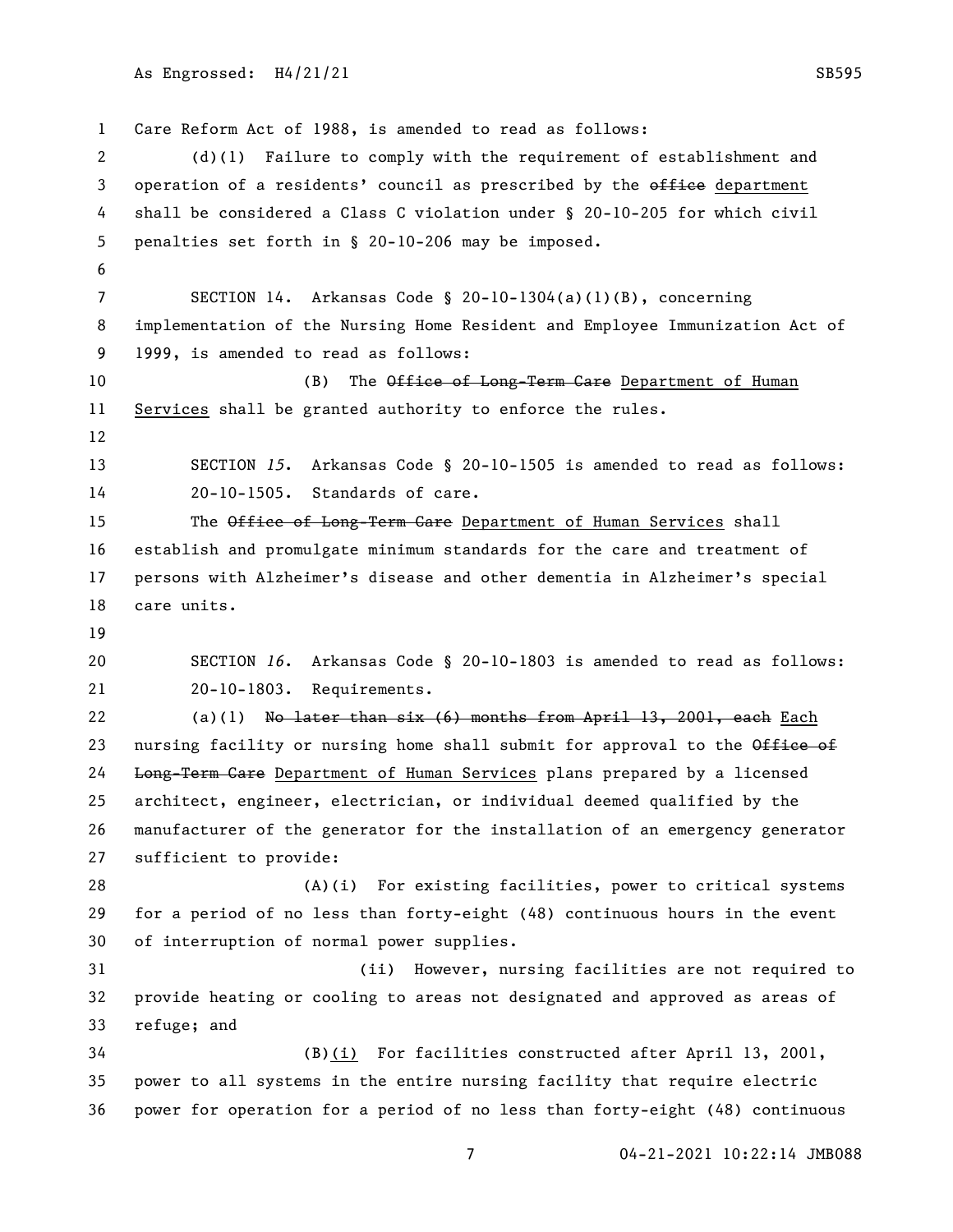1 hours in the event of interruption of normal power supplies+.  $\leftarrow$   $\leftarrow$   $\leftarrow$   $\leftarrow$   $\leftarrow$   $\leftarrow$   $\leftarrow$   $\leftarrow$   $\leftarrow$   $\leftarrow$   $\leftarrow$   $\leftarrow$   $\leftarrow$   $\leftarrow$   $\leftarrow$   $\leftarrow$   $\leftarrow$   $\leftarrow$   $\leftarrow$   $\leftarrow$   $\leftarrow$   $\leftarrow$   $\leftarrow$   $\leftarrow$   $\leftarrow$   $\leftarrow$   $\leftarrow$   $\leftarrow$   $\leftarrow$   $\leftarrow$   $\leftarrow$   $\leftarrow$   $\leftarrow$   $\leftarrow$   $\leftarrow$   $\leftarrow$   $\left$  are not required to provide power to air conditioning systems to residents' 4 rooms<del>; and</del>. 5 (iii) Facilities constructed after April 13, 2001, are required to provide power to air conditioning systems for areas of refuge. 8 (2) By November 1, 2002, each Each facility shall either: (A) Have the emergency generator installed and functioning; or (B)(i) Have appropriate access for an emergency generator to be installed and functioning and have signed a lease agreement ensuring that the facility will have an approved emergency generator installed and functioning within eight (8) hours of an emergency electrical outage. (ii) However, facilities shall provide emergency power to life-sustaining equipment and life-support equipment and to exit lighting immediately upon loss of normal or regular power supplies. 18 (3) If the office department determines that a plan does not meet the requirements of this subchapter: 20 (A) The office department shall notify the facility in writing that the plan is unacceptable and shall state the specific deficiencies in the plan; and (B)(i) The facility shall submit a revised plan to the  $\theta$  office department within sixty (60) days of the date of the written notice. (ii) The revised plan shall correct the deficiencies 26 listed in the written notice to the office department. (4)(A) If a facility does not agree with the determination by 28 the office department that a plan is unacceptable, the facility may appeal the determination pursuant to § 20-10-303 [repealed]. (B) However, the filing of an appeal shall not stay the requirements under subdivision (a)(2) of this section. (b)(1) At least one (1) time a year, the facility shall have the system tested by a licensed engineer or other individual deemed qualified by the manufacturer of the generator to ensure that the system will operate as required in the event of loss of normal power. (2) The facility shall retain a copy of the statement of the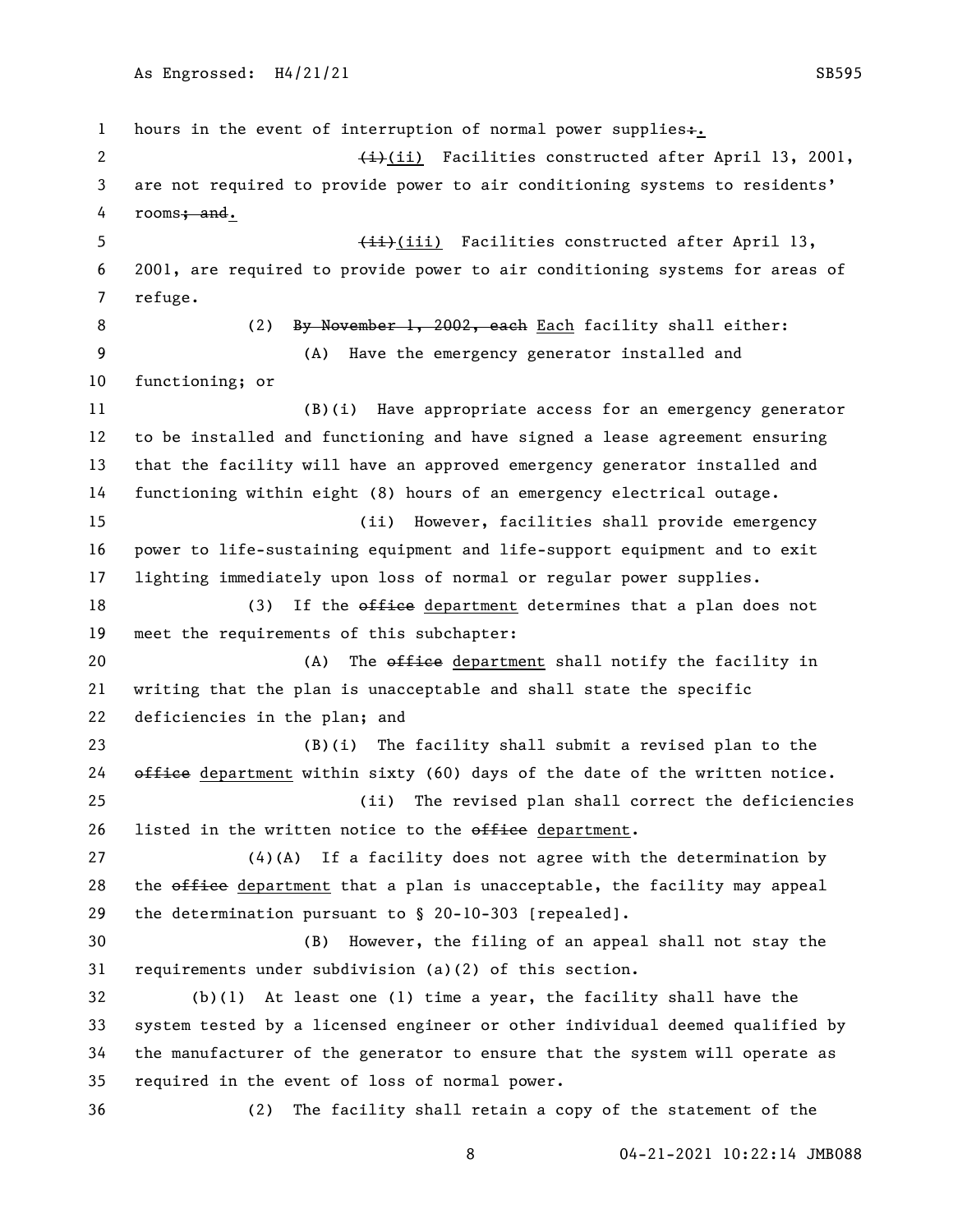qualified professional attesting to the fitness of the system until the next 2 licensure survey by the office department.

 (c)(1) The facility shall start the emergency generator at least one (1) time each month and shall ensure that the generator remains in proper operating condition.

 (2) The facility shall perform all recommended and required maintenance and tests on the emergency system as specified by the manufacturer of the system or as recommended by the person or entity performing the installation.

10 (3) Until the next licensure survey by the effice department, the facility shall record and maintain a log of all maintenance performed by the facility and of each monthly start-up and the operating condition of the generator at each monthly start-up.

 (d) Unless otherwise specified in this subchapter, the installation and maintenance of the generator shall meet the requirements specified in National Fire Protection Association publications.

 SECTION *17*. Arkansas Code § 20-10-1804(a) and (b), concerning penalties under the Long-Term Care Facilities Emergency Generator Act of 2001, are amended to read as follows:

 (a)(1) If a nursing facility or nursing home fails to comply with this subchapter, the following penalties may be applied to the facility:

 $(1)$ (A) A fine not to exceed five thousand dollars (\$5,000) may 24 be assessed by the Office of Long-Term Care Department of Human Services for each month in which the facility fails to comply with any provision of this subchapter;

 $(2)$   $(4)$  $(4)$  $(8)$ (i) A fine not to exceed ten thousand dollars (\$10,000) 28 may be assessed by the office department for each calendar day during which a facility lacks electrical power if the outage continues for more than eight (8) consecutive hours.

 $(B)+(ii)$  However, the fine may be imposed if the facility fails to provide emergency power for life-sustaining equipment or life- support equipment and to exit lighting immediately upon loss of normal or regular power supplies;

35  $(3)$  (C) In addition to any fine or other penalty, the facility may be prohibited from admitting new residents until the facility is in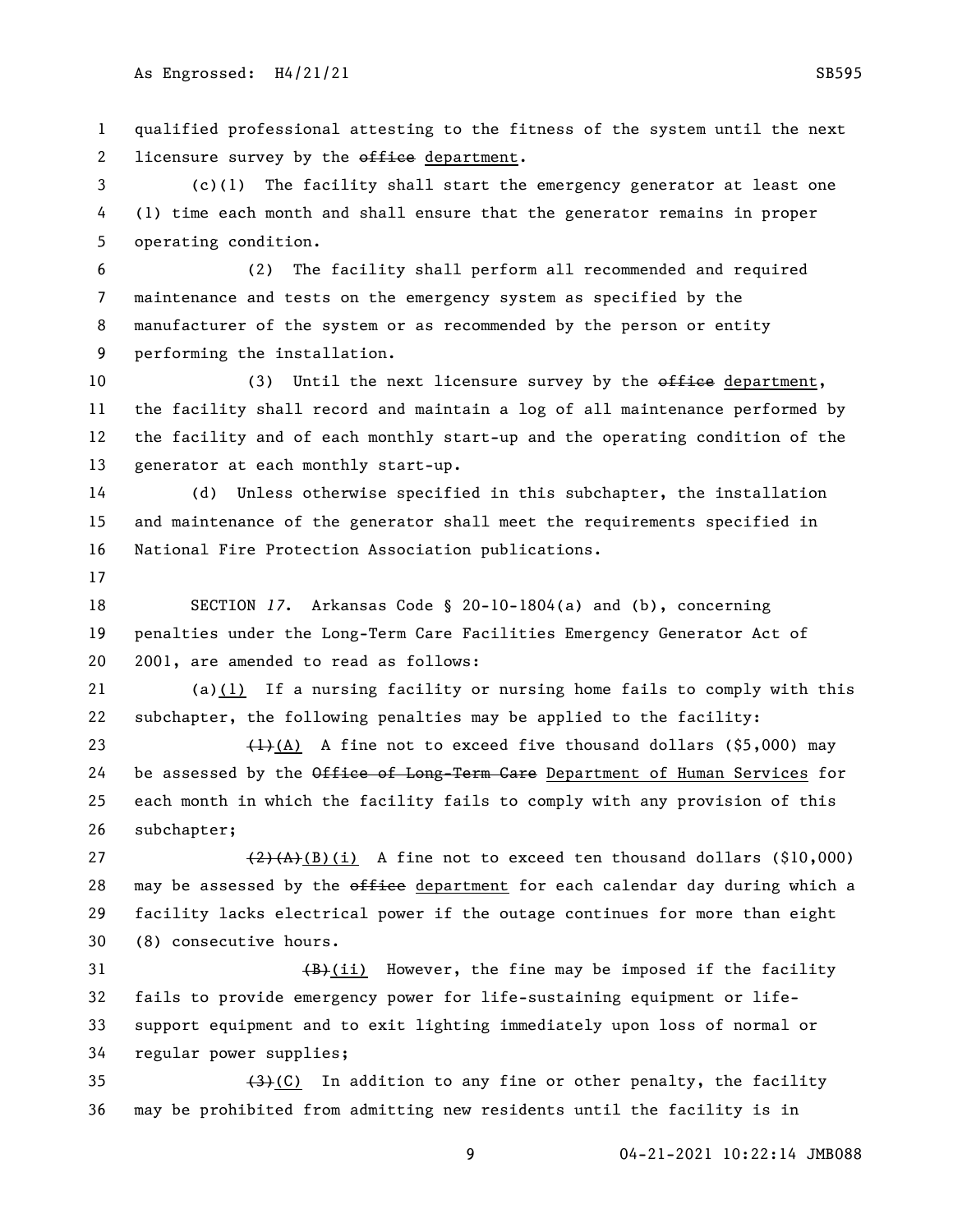compliance with the requirements of this subchapter, as determined by the 2 office department; and  $(4)(D)$  A fine not to exceed ten thousand dollars (\$10,000) may 4 be assessed by the office department for each new admission that occurs 5 during a period in which new admissions are prohibited $\ddot{+}$ .  $\left(-5\right)\left(2\right)$  Appeals from the imposition of any monetary penalty under 7 this subchapter shall be made pursuant to  $\S$  20-10-208; and.  $(6)(3)$  Appeals from the imposition of a denial of new admissions under this subchapter shall be made pursuant to § 20-10-303 [repealed]. (b) Penalties allowed under this subchapter may be waived by the 11 office department for any existing facility that is scheduled to be replaced 12 by a new facility which that is under construction as of June 1, 2002. SECTION *18*. Arkansas Code § 20-10-1906(e), concerning scheduling informal dispute resolution hearings and submission of documentary evidence, is amended to read as follows: (e)(1) If the request for an informal dispute resolution hearing does not include a request by the long-term care facility for a hearing at which the long-term care facility may appear before the impartial decision maker, 20 or upon agreement of the long-term care facility and the Office of Long-Term 21 Gare Department of Human Services, the impartial decision maker may conduct the hearing by telephone conference call or by a review of documentary evidence submitted by the parties. (2)(A) If the informal dispute resolution hearing is conducted by record review, the impartial decision maker may request, and the parties shall provide, a written statement setting forth the parties' positions for accepting, rejecting, or modifying each deficiency in dispute. (B) The written statement shall specify the documentary evidence that supports the position of each party for each deficiency in dispute. (C) The long-term care facility shall provide its written 32 statement to the impartial decision maker and the office Department of Human Services. 34 (D) The office Department of Human Services shall then provide its written statement in rebuttal to the impartial decision maker and the long-term care facility.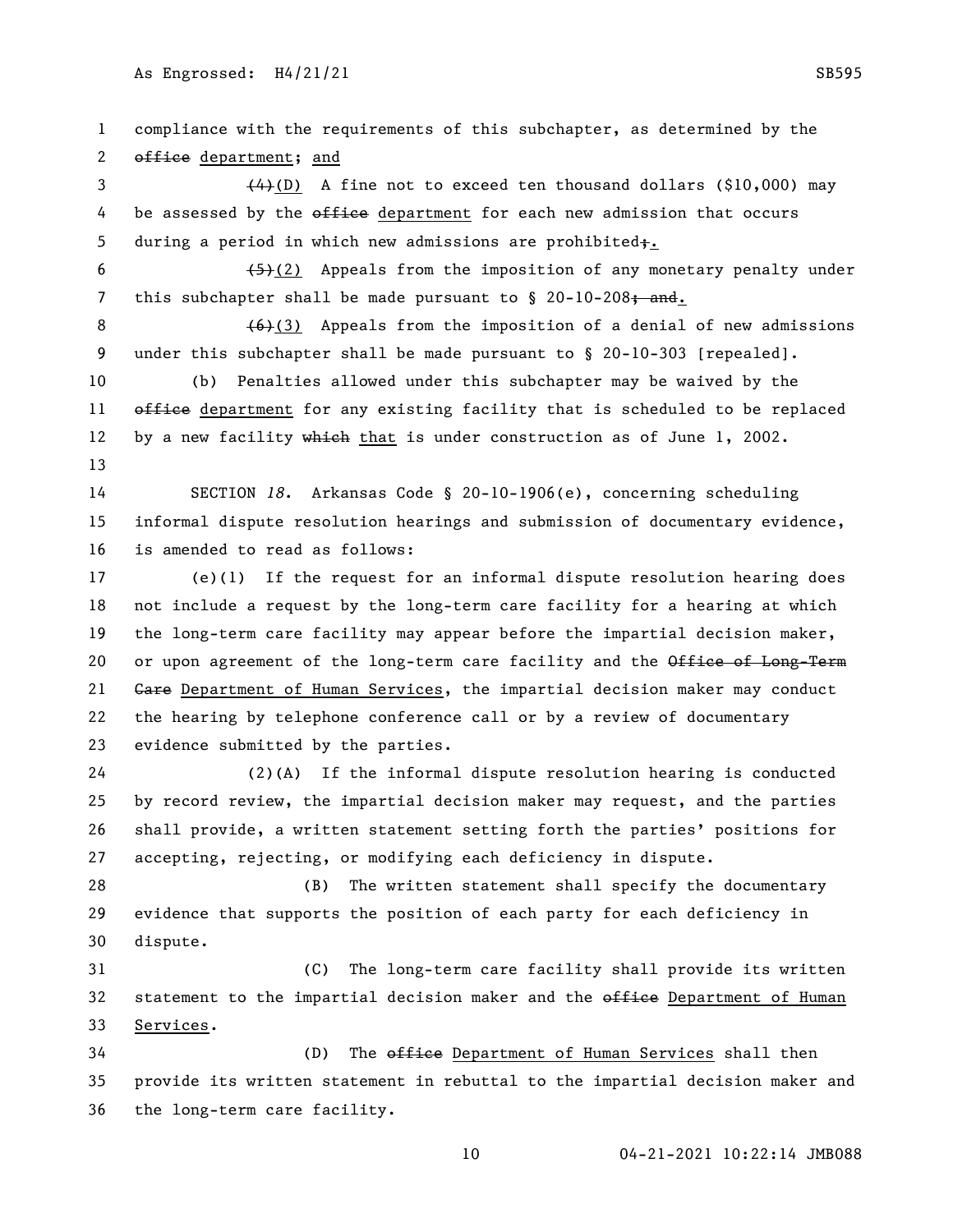SECTION *19*. Arkansas Code § 20-10-1907(a), concerning the conduct of informal dispute resolution hearings for long-term care facilities, is amended to read as follows: (a) Unless the long-term care facility chooses another order of presentation of arguments: 7 (1) The Office of Long-Term Care Department of Human Services shall present the initial arguments at the hearing; and 9 (2) After the office Department of Human Services completes its arguments, the long-term care facility shall present its arguments. SECTION *20*. Arkansas Code § 20-10-1907(f), concerning the conduct of informal dispute resolution hearings for long-term care facilities, is amended to read as follows: 15 (f) Only employees of the office Department of Human Services may 16 appear or participate at the hearing for or on behalf of the  $\theta$ 17 Department of Human Services. SECTION *21*. Arkansas Code § 20-10-1907(i)(2), concerning the conduct of informal dispute resolution hearings for long-term care facilities, is amended to read as follows: 22 (2) The office Department of Human Services shall review the reports under subdivision (i)(1) of this section and shall: (A) Determine what patterns of sustained and overturned deficiencies exist; and (B) Evaluate the training process to address the identified patterns. SECTION *22*. Arkansas Code § 20-10-2004(a), concerning licensure under the Unlicensed Long-Term Care Facilities Act, is amended to read as follows: (a) Any assisted living facility or residential care facility composed of a building or buildings, section, or distinct part of a building, whether operated for profit or not, shall be licensed as a long-term care facility by 34 the Office of Long-Term Care Department of Human Services if the facility: (1) Houses more than three (3) individuals for a period exceeding twenty-four (24) hours;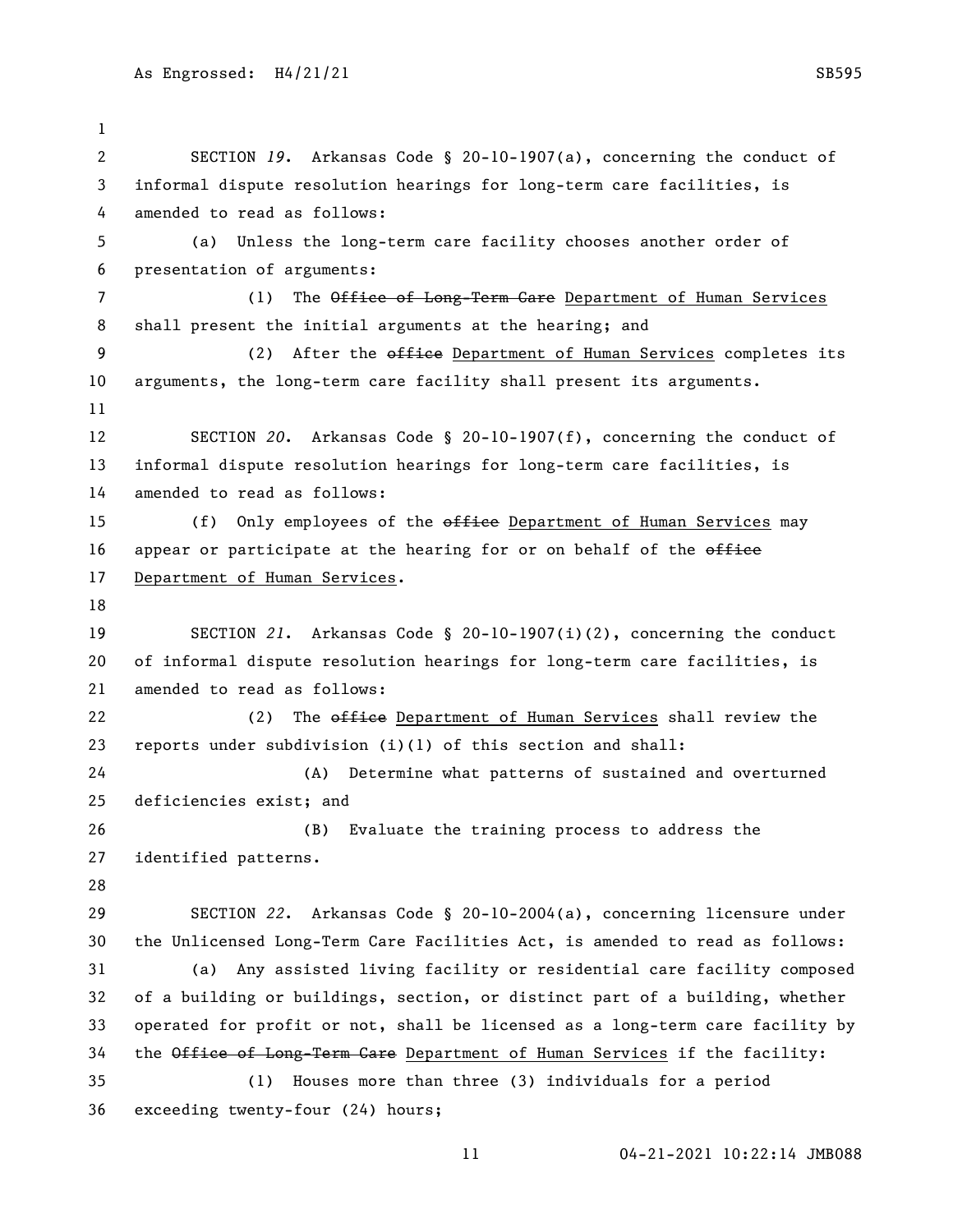(2) Provides meals or other congregate services; and (3) Either: (A) Provides supervision of residents; or (B) Offers or provides assistance with activities of daily living, including, but not limited to without limitation: (i) Eating; (ii) Bathing; 8 (iii) Dressing; (iv) Grooming; 10 (v) Ambulating; (vi) Toileting; or 12 (vii) Taking medications. SECTION *23*. Arkansas Code § 20-10-2005(d), concerning existing unlicensed facilities under the Unlicensed Long-Term Care Facilities Act, is amended to read as follows: 17 (d) The Office of Long-Term Care Department of Human Services shall report to the Health Services Permit Agency when a facility has been licensed without a state permit of approval under this section. SECTION *24*. Arkansas Code Title 25, Chapter 10, Subchapter 1, is amended to add an additional section to read as follows: 25-10-145. Surveys conducted by Department of Human Services. (a) As used in this section, "survey" means any process by which compliance with federal and state law and rules applicable to a facility or program provider is determined. (b) The Department of Human Services, through the Division of Provider Services and Quality Assurance, is responsible for: (1) Certifying, licensing, and surveying long-term care providers, Medicaid providers, substance abuse providers, and other programs or providers licensed by the department; (2) Conducting quality assurance activities to review outcomes, monitor compliance, and promote workforce development; and (3) Referring issues found by the department to divisions within the department or state agencies as necessary to comply with federal or state laws or rules, including without limitation to address compliance issues